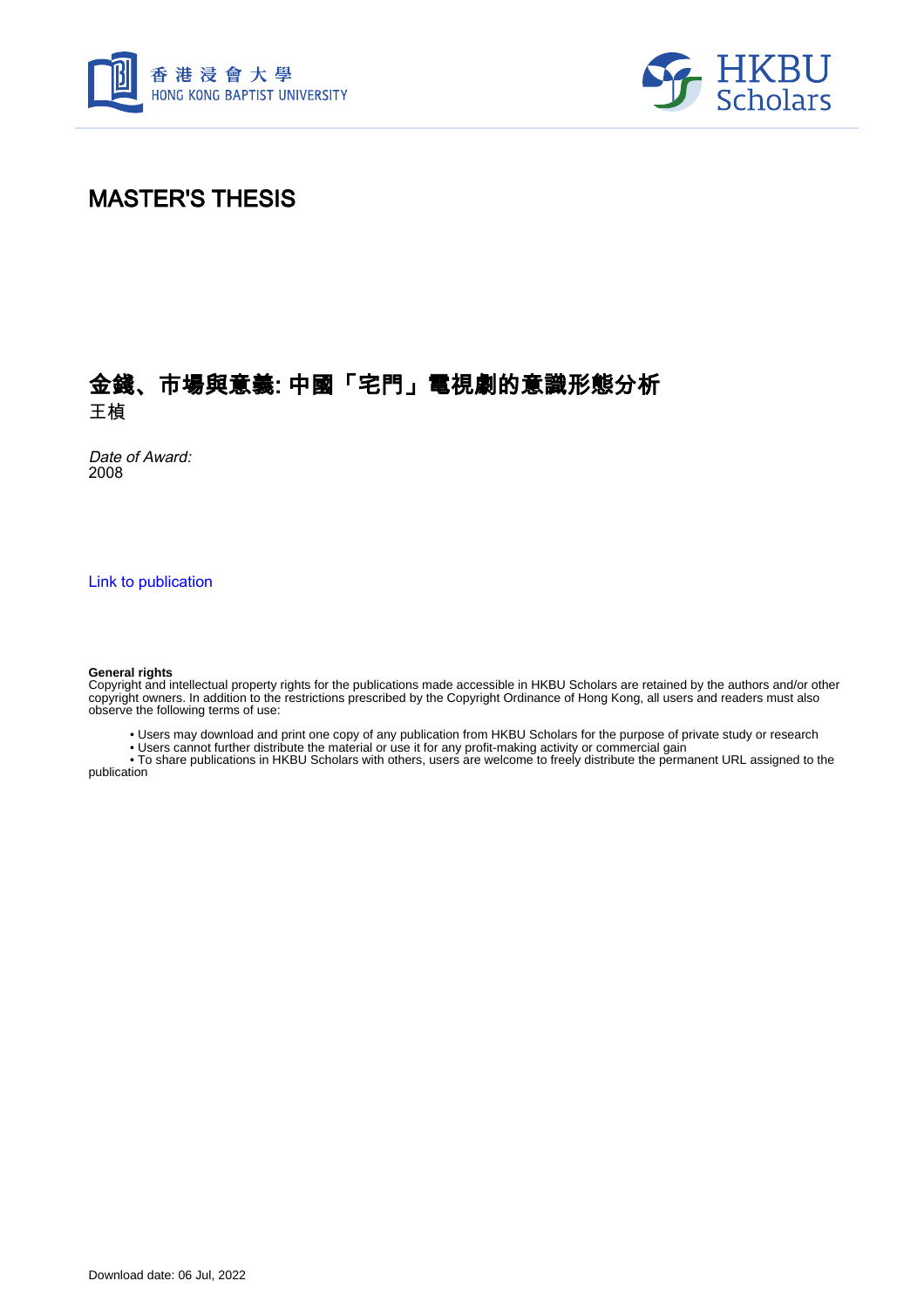## **MONEY, MARKET, MEANING: AN IDEOLOGICAL ANALYSIS OF THE CHINESE** *ZHAIMEN* **DRAMA**

金錢、市場與意義:中國「宅門」電視劇的意識形態分析

**WANG ZHEN** 

**M. Phil. Thesis** 

**HONG KONG BAPTIST UNIVERSITY** 

**2008**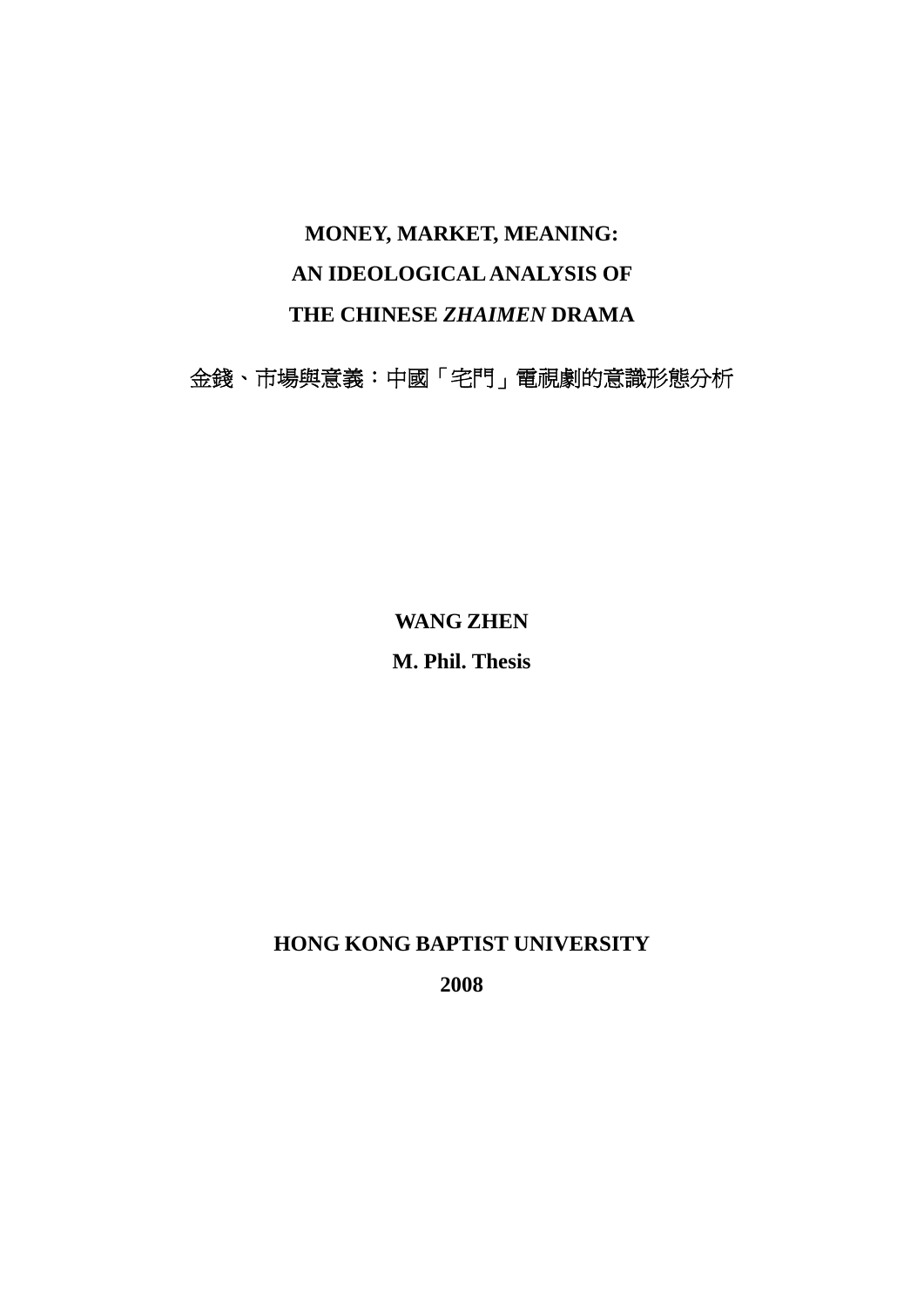# 金錢、市場與意義:中國「宅門」電視劇的意識形態分析 **Money, Market, Meaning: An Ideological Analysis of the Chinese** *Zhaimen* **Drama**

王楨

哲學碩士學位課程

主導老師:葉月瑜博士

香港浸會大學

二零零八年八月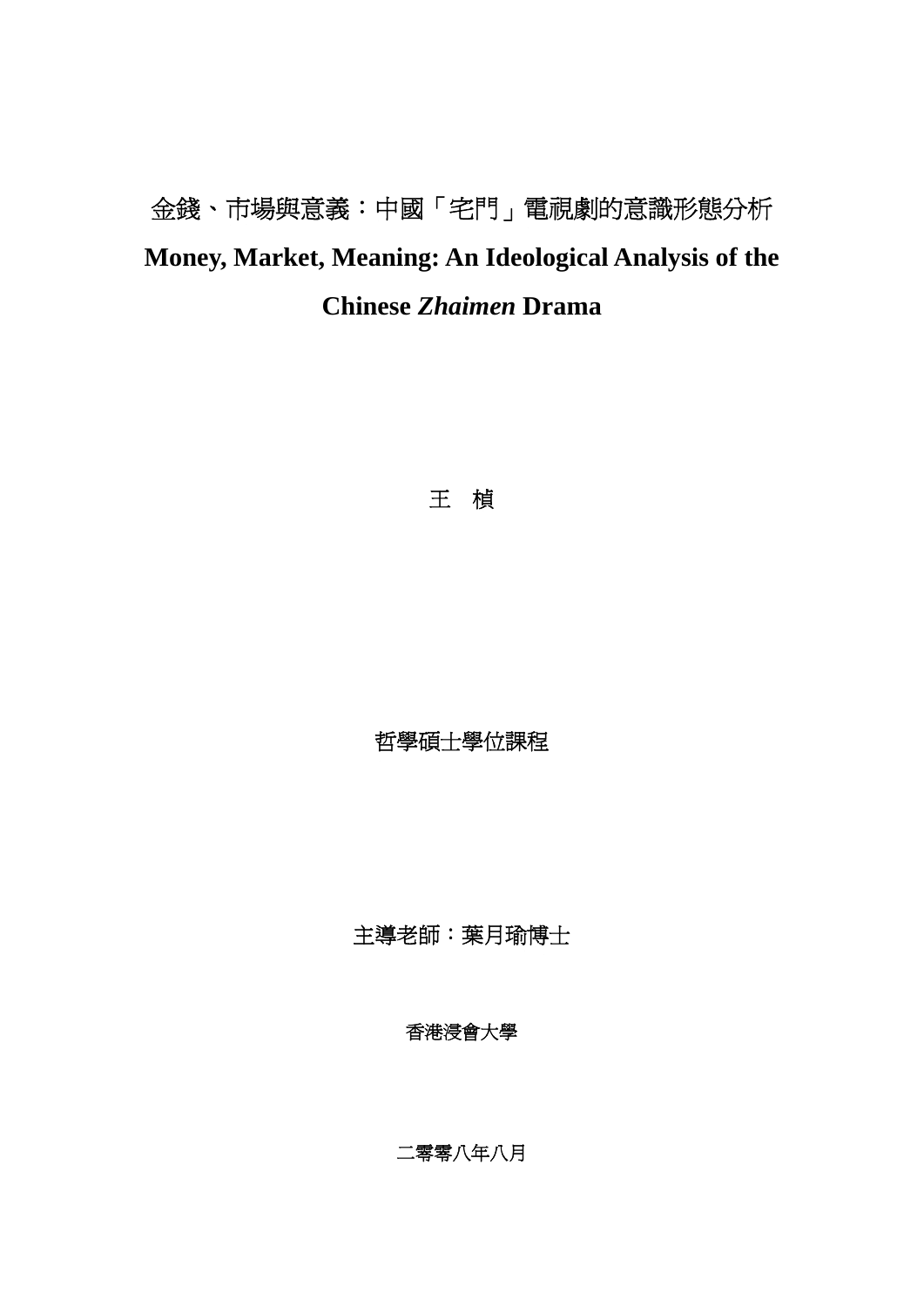## 提要

本論文選取 2001 年以來在中國廣受歡迎的「宅門」電視劇作為研究對象, 力圖將其文本表徵置於政經、文化及社會語境中展開意識形態分析,突出「金 錢」、「市場」和「意義」在媒介生產與消費過程中的互動串連,並從中探究當代 中國的政治、經濟與文化張力。通過對《大宅門》和《喬家大院》兩部收視甚佳 的「宅門」劇進行個案分析,本研究認為,「宅門」劇把傳統的「家族本位」文 化和新沂的「市場經濟」觀念揉合在一起,使其成爲劇中展現的資本積累與競爭 活動的合理性和合法化的基礎和前提;並利用家國一體的民族主義觀念為其提供 正當化的依據,來歸訓和收編(民族)資本家,亦實現其向歷史尋求解決執政合 法性危機的嘗試,最終完成對意識形態的重塑。於是,通過營造歸復傳統和儒家 的懷舊情緒及建構修正史觀的精英話語,佔據主流媒體黃金時段的「宅門」劇成 為中共踐行「從市場流行文化中爭取認同與支持」的新的群眾路線的方式之一, 並借此散佈「由市場及資本主導、突出中華文明之民族性、強調為公為民之社會 性」的替代性的、且深具彈性的意識形態,以在官方機構、精英群體和大眾社會 之內維持、鞏固其霸權。基於此,政治權力控制與資本市場驅動在電視產業領域 形成了複雜交叉、互惠共榮的利益同盟。

ii in de la provincia de la construcción de la construcción de la construcción de la construcción de la construcción<br>En la construcción de la construcción de la construcción de la construcción de la construcción de la cons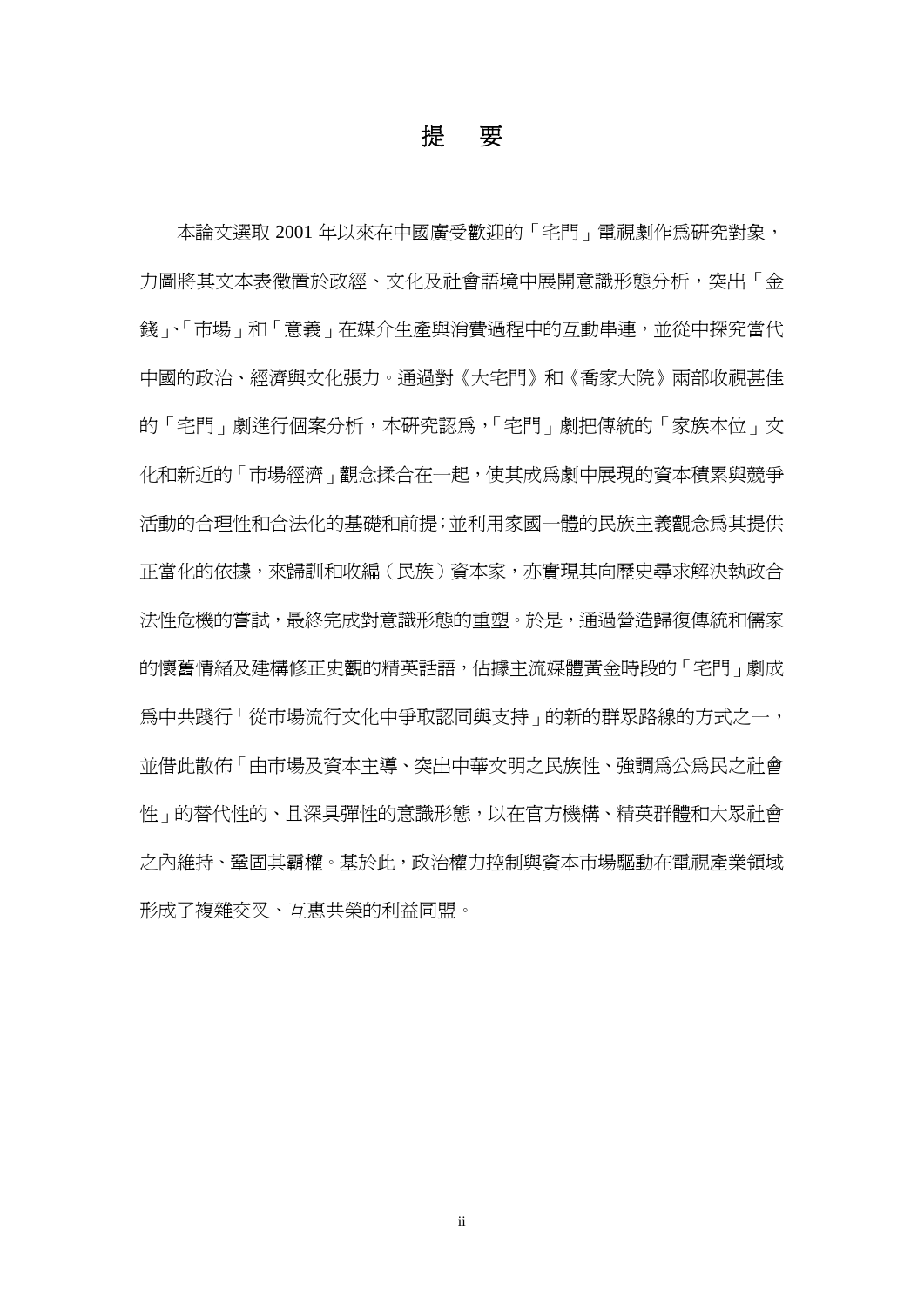## **ABSTRACT**

This thesis focuses on the *Zhaimen* drama that saw its popularity in mainland China in early 2001. The analysis employs a tripartite concept – 'money', 'market', and 'meaning' to contextualize the phenomenal successes of these primetime television dramas and to explore the political, economic, and cultural tensions in contemporary China. Through cases studies of two *Zhaimen* dramas: *The Grand Mansion Gate* (*Da Zhaimen*) and *Qiao's Grand Courtyard* (*Qiaojia Dayuan*), this thesis presents that, the traditional familism and the market economy are integrated to justify capital accumulation and competition and to legitimize a new form of nationalism to secure the political legitimacy of China Communist Party (CCP) rule. Further, these *Zhaimen* dramas reflect popular sentiments toward Chinese traditions and Confucianism and the elite discourse of revisionist historiography, and they may be regarded as one of the tools of CCP's new 'mass line (*qunzhong luxian*)' to gain the identities and supports from the popular culture. Also based on this new strategy, a substitute ideology – dominated by the capital and market, articulates the nationalism of Chinese culture, and highlights the public sociality – arises to sustain and intensify CCP's hegemony over official bureaucracies, elite groups, and the mass society. Therefore, the political power intrigues with the market impulse to form an intricate and reciprocal alliance in contemporary Chinese television production.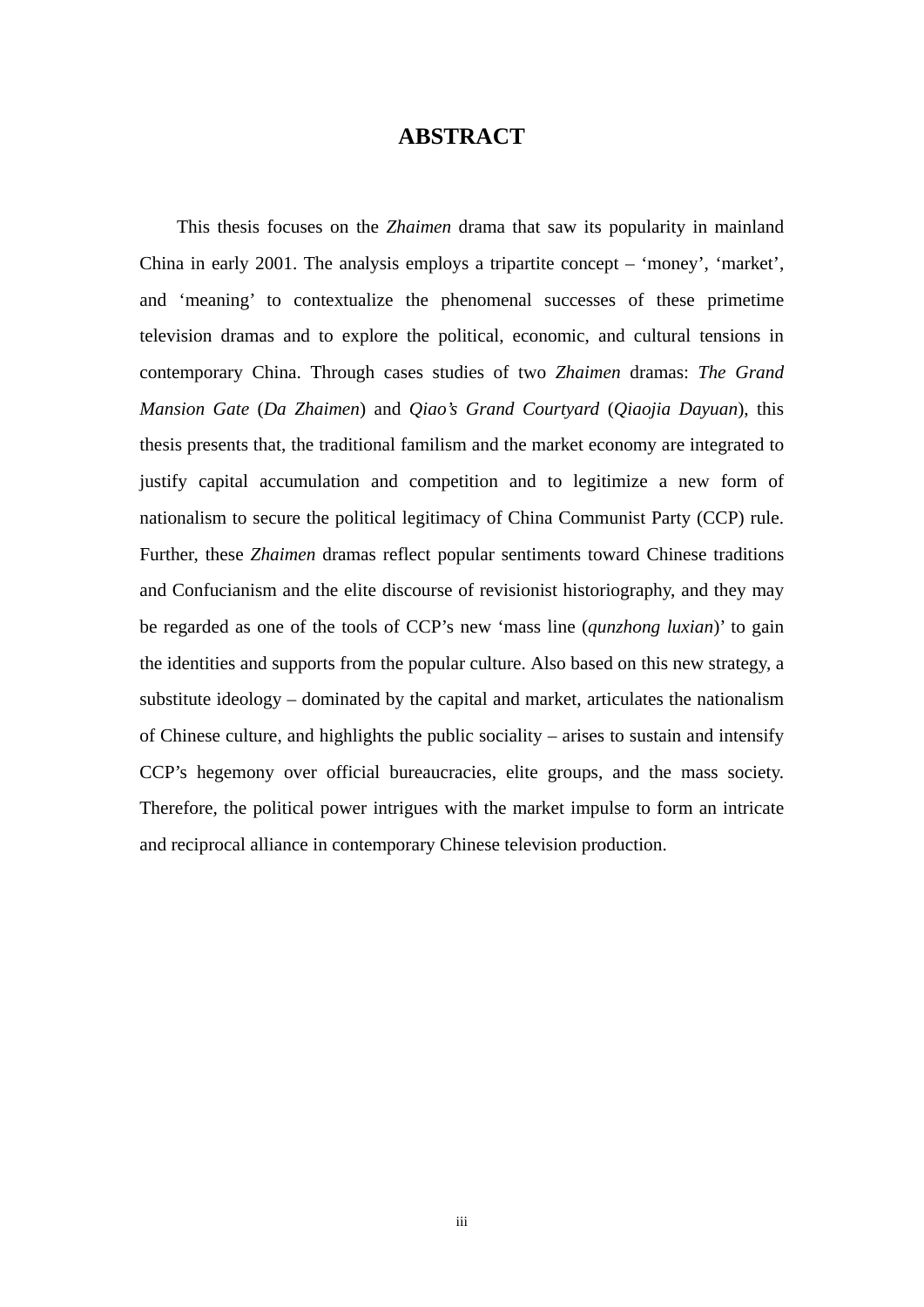| 三、研究背景:2001年以來的中國電視劇16  |
|-------------------------|
| 1、生產製作:民營企業和社會資本始成中堅17  |
|                         |
| 3、市場規模:電視劇佔有最大播出及收視份額23 |
| 4、宅門劇:電視劇的類型化及其意識形熊言說25 |
|                         |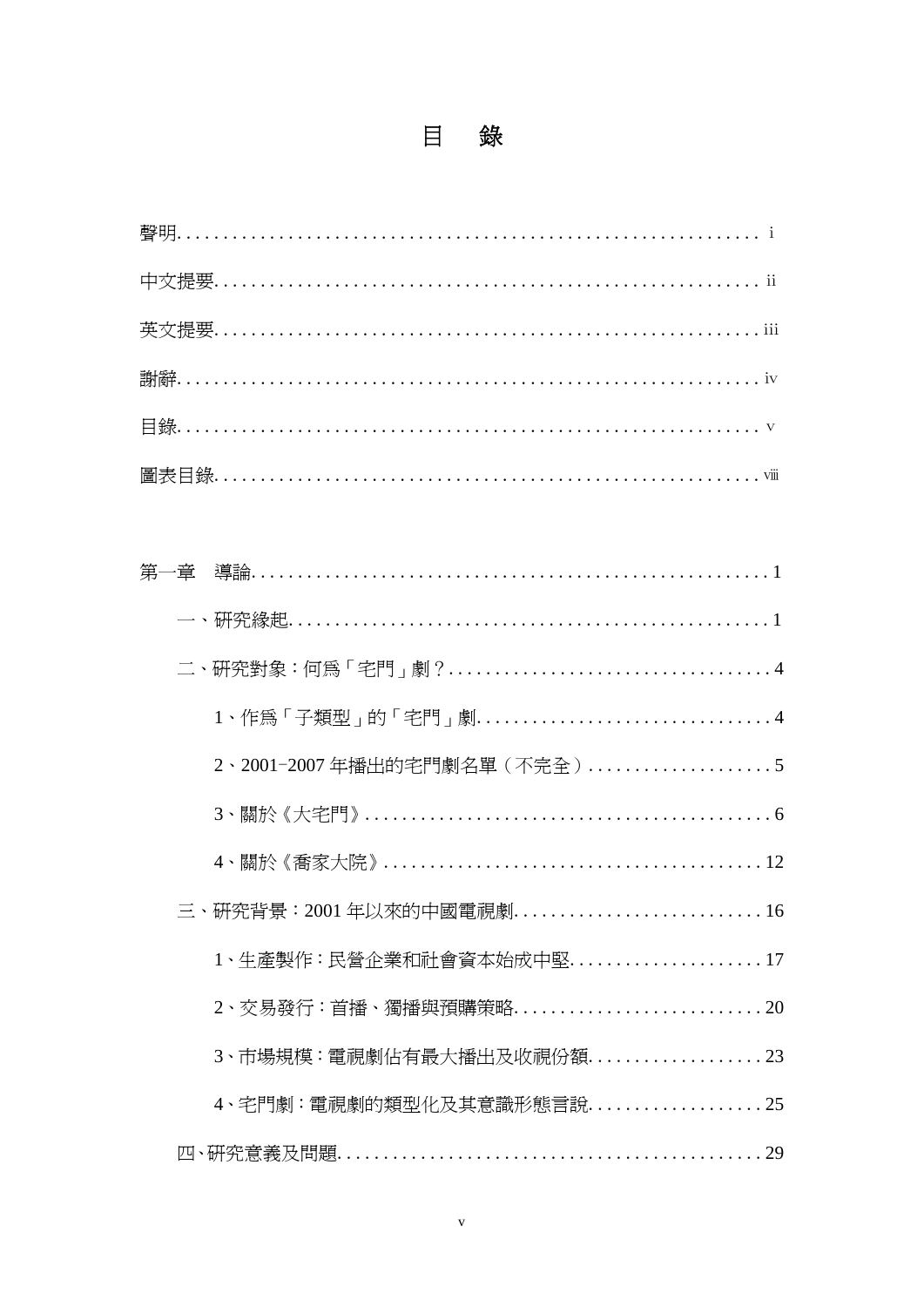| 1、「批判」的缺席:電視劇研究的文藝、審美與史論傳統42  |
|-------------------------------|
| 2、西方「文化」理論的介入:電視劇的意識形態功用之論爭44 |
|                               |
|                               |
| 1、文化工業、媒介機構和文化生產49            |
|                               |
|                               |
|                               |
|                               |
|                               |
| 66                            |
|                               |
|                               |
|                               |
|                               |
|                               |